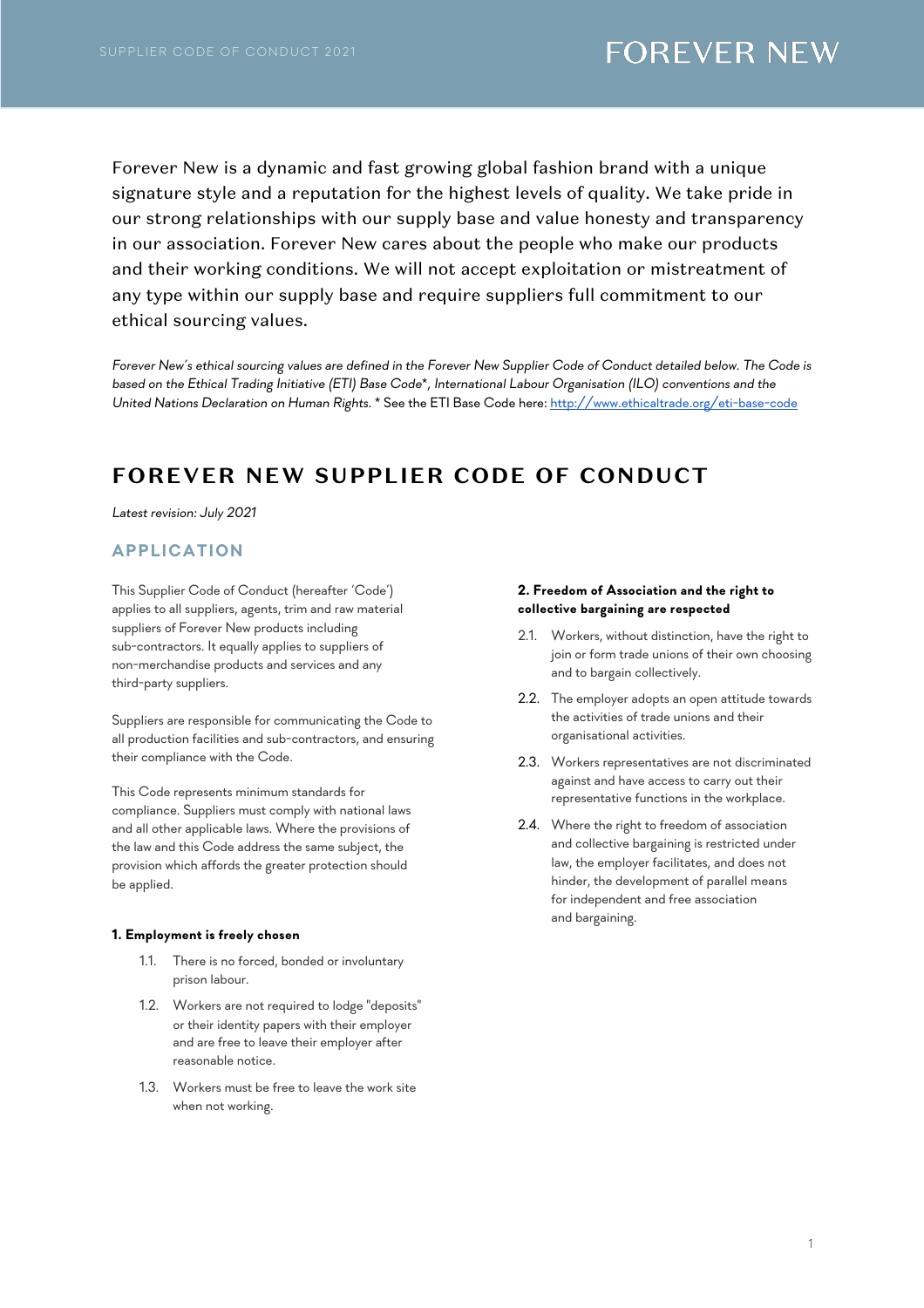#### **3. Working conditions are safe and hygienic**

- 3.1. A safe and hygienic working environment shall be provided, bearing in mind the prevailing knowledge of the industry and of any specific hazards. Adequate steps shall be taken to prevent accidents and injury to health arising out of, associated with, or occurring in the course of work, by minimising, so far as is reasonably practicable, the causes of hazards inherent in the working environment.
- 3.2. Workers shall receive regular and recorded health and safety training, and such training shall be repeated for new or reassigned workers. Training records must be maintained.
- 3.3. Access to clean toilet facilities and to potable water, and, if appropriate, sanitary facilities for food storage shall be provided.
- 3.4. The company observing the code shall assign responsibility for health and safety to a senior management representative.
- 3.5. Emergency exits must be unlocked, unblocked, adequately signed and exits and evacuation routes sufficient in number.
- 3.6. Emergency evacuation plans must be clearly marked including locations of fire safety equipment with regular evacuation drills held in accordance with local laws. Records must be maintained.
- 3.7. Equipment must be regularly serviced with maintenance records accessible. Specialised equipment must have valid and current permits with operators regularly trained in their safe use.
- 3.8. Suppliers must ensure the structural safety of all buildings, including accommodation facilities with building inspections conducted on a regular basis.
- 3.9. Accommodation, where provided, shall be clean, safe, meet the basic needs of the workers and be separate from the workplace.
- 3.10. Accommodation must be separate from the workplace with separate toilets and wash facilities for males and females.
- 3.11. Secure lockers or storage shall be available to all workers.

### **4. Child labour shall not be used**

4.1. There shall be no recruitment of child labour.

- 4.2. Suppliers must not employ workers who are younger than the age of completion of compulsory education, the legal minimum age of each country and in any event, not under the age of 15 years.
- 4.3. An effective system to verify proof of age and identity documents must be in place.
- 4.4. Suppliers shall develop or participate in and contribute to policies and programmes which provide for the transition of any child found to be performing child labour to enable her or him to attend and remain in quality education until no longer a child; child labour being defined as work which, by its nature or the circumstances in which it is carried out, is likely to harm the health, safety or morals of children.
- 4.5. Children and young persons under 18 shall not be employed at night or in hazardous conditions. Young persons being defined as any worker over the age of a child as defined above and under the age of 18.
- 4.6. These policies and procedures shall conform to the provisions of the relevant ILO standards.

Refer to the Forever New Young Worker and Child Labour Policy for further guidance.

#### **5. Living wages are paid**

- 5.1. Wages and benefits paid for a standard working week meet, at a minimum, national legal standards or industry benchmark standards, whichever is higher. In any event wages should always be enough to meet basic needs and to provide some discretionary income.
- 5.2. All workers shall be provided with written and understandable Information about their employment conditions in respect to wages before they enter employment and about the particulars of their wages for the pay period concerned each time that they are paid.
- 5.3. Deductions from wages as a disciplinary measure shall not be permitted nor shall any deductions from wages not provided for by national law be permitted without the expressed permission of the worker concerned. All disciplinary measures should be recorded.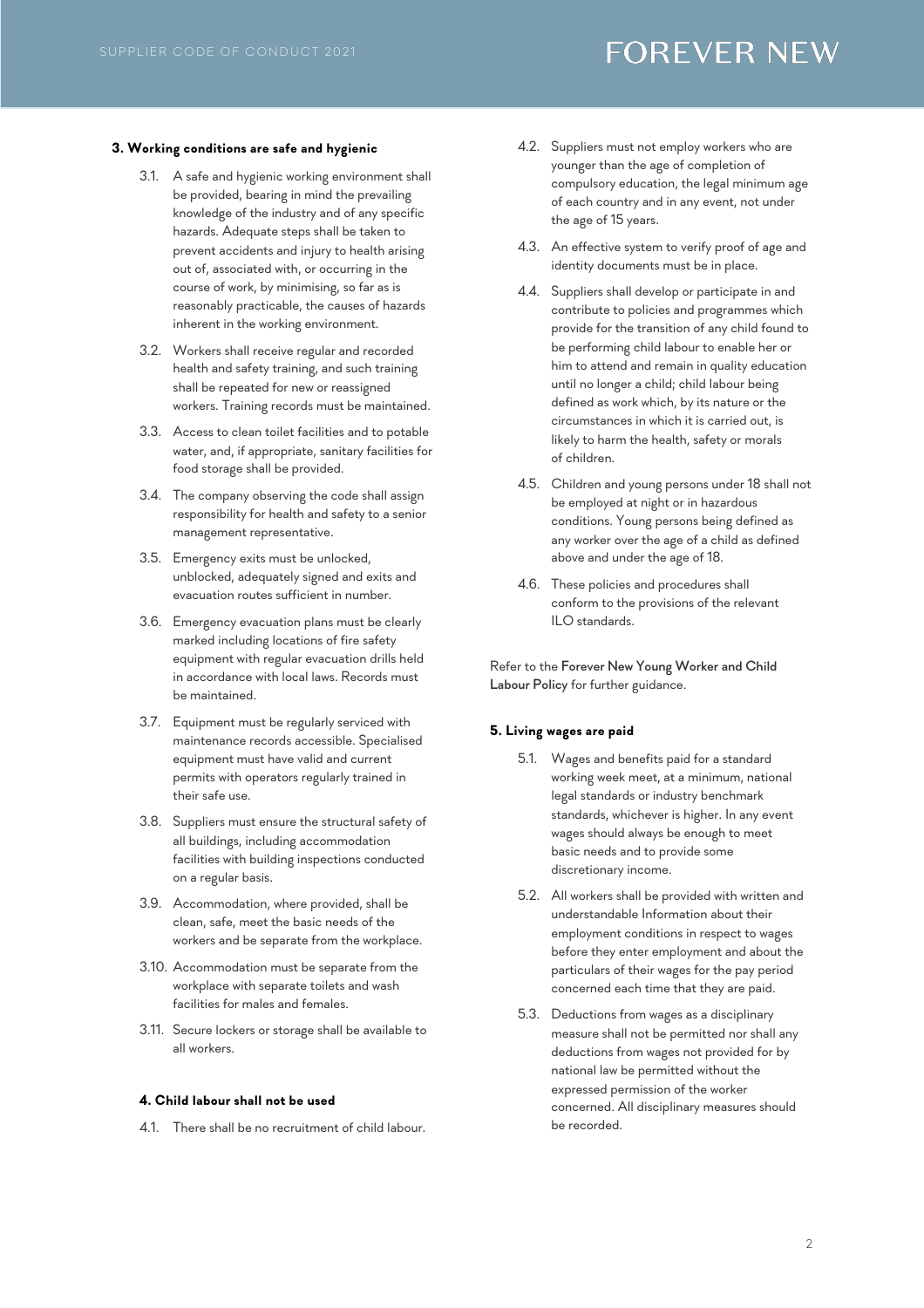### **6. Working hours are not excessive and overtime is voluntary**

- 6.1. Working hours must comply with national laws, collective agreements, and the provisions of clauses 6.2 to 6.6 below, whichever affords the greater protection for workers. Clauses 6.2 to 6.6 are based on international labour standards.
- 6.2. Working hours, excluding overtime, shall be defined by contract, and shall not exceed 48 hours per week.
- 6.3. All overtime shall be voluntary. Overtime shall be used responsibly, taking into account all the following: the extent, frequency and hours worked by individual workers and the workforce as a whole. It shall not be used to replace regular employment. Overtime shall always be compensated at a premium rate, which is recommended to be not less than 125% of the regular rate of pay.
- 6.4. The total hours worked in any 7 day period shall not exceed 60 hours, except where covered by clause 6.5 below.
- 6.5. Working hours may exceed 60 hours in any 7 day period only in exceptional circumstances where all of the following are met:
	- this is allowed by national law;
	- this is allowed by a collective agreement freely negotiated with a workers' organisation representing a significant portion of the workforce;
	- appropriate safeguards are taken to protect the workers' health and safety; and
	- the employer can demonstrate that exceptional circumstances apply such as unexpected production peaks, accidents or emergencies.
- 6.6. Workers shall be provided with at least one day off in every 7 day period or, where allowed by national law, 2 days off in every 14 day period.

### **7. No discrimination is practiced**

There is no discrimination in hiring, compensation, access to training, promotion, termination or retirement based on race, caste, national origin, religion, age, disability, gender, marital status, sexual orientation, union membership or political affiliation.

#### **8. Regular employment is provided**

- 8.1. To every extent possible work performed must be on the basis of recognised employment relationships established through national law and practice.
- 8.2. Obligations to employees under labour or social security laws and regulations arising from the regular employment relationship shall not be avoided through the use of labour-only contracting, sub- contracting, or homeworking arrangements, or through apprenticeship schemes where there is no real intent to impart skills or provide regular employment, nor shall any such obligations be avoided through the excessive use of fixedterm contracts of employment.

#### **9. No harsh or inhumane treatment is allowed**

Physical abuse or discipline, the threat of physical abuse, sexual or other harassment and verbal abuse or other forms of intimidation shall be prohibited.

#### **10. Bribery and corruption are not allowed**

- 10.1. Bribery and corruption is prohibited.
- 10.2. Suppliers must have appropriate monitoring and reporting mechanisms in place to prevent and detect fraudulent behaviour and disclose any suspicion or acts of corruption in their supply chain to Forever New immediately.
- 10.3. The manipulation of information, interference with audits or government assessments, or offer or payment of bribes to third party auditors, public officials or representatives of Forever New will not be tolerated.

### **11. Sub-contracting**

- 11.1. Suppliers must not use unauthorised production facilities or sub-contractors without seeking prior approval.
- 11.2. Approved sub-contractors must comply with all provisions of this Code.
- 11.3. Suppliers are responsible for any breaches of this Code by their sub-contractors, trim and raw material suppliers.